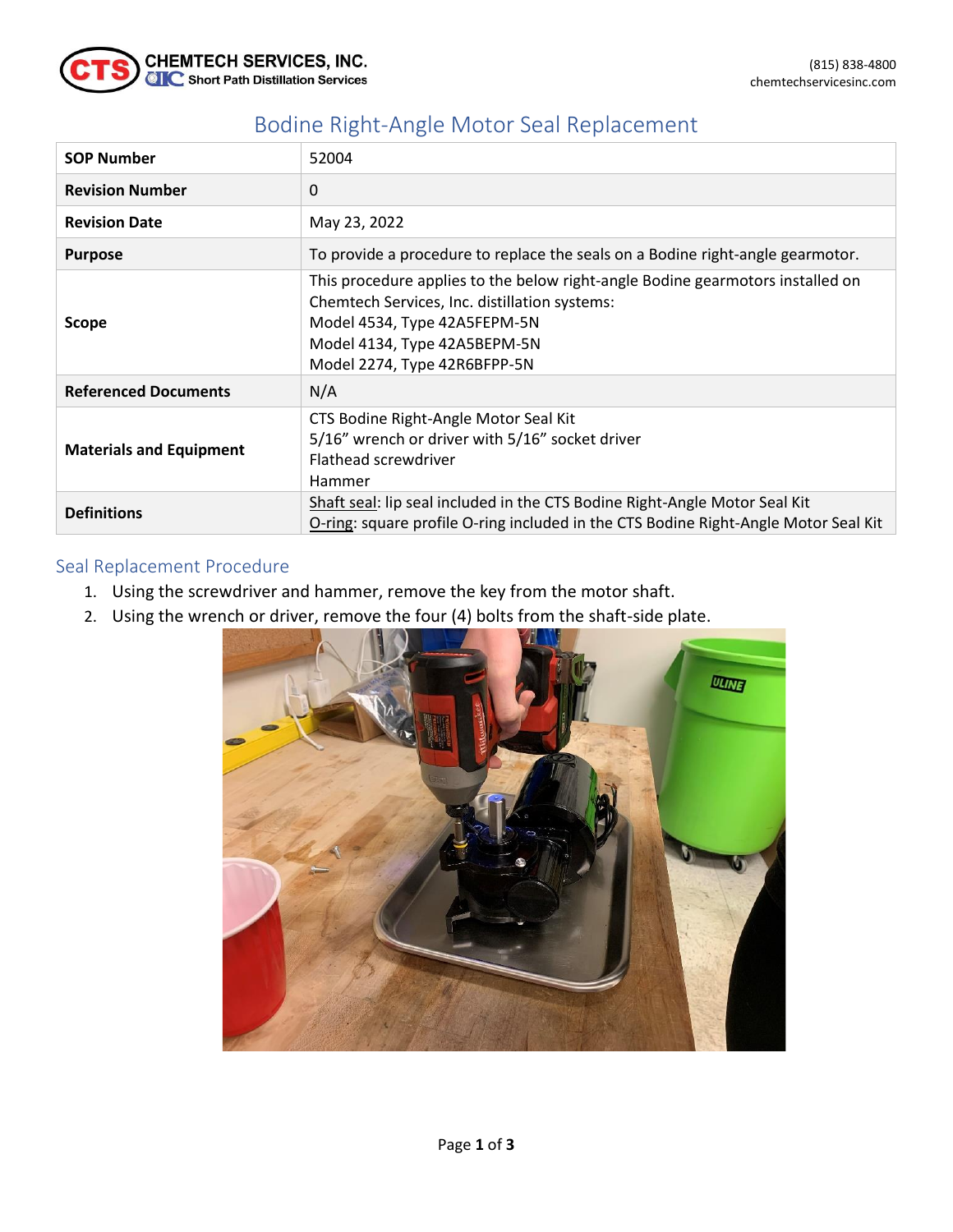

3. Remove the plate from the motor and shaft.



4. Using the flathead screwdriver, remove the shaft seal from the plate. This may require a vice to hold the plate in place if the shaft seal is tight. Discard the used shaft seal.



- 5. Replace the shaft seal:
	- a. Wipe out any debris in the shaft-seal cavity.
	- b. Insert the new shaft seal spring-side down.
	- c. Press the shaft seal into place first using hands.
	- d. Tap the shaft seal into place using the hammer. Continue tapping in the shaft seal until the face is flush with the face of the motor plate. A large socket may assist in pressing in the shaft seal straight and flat.